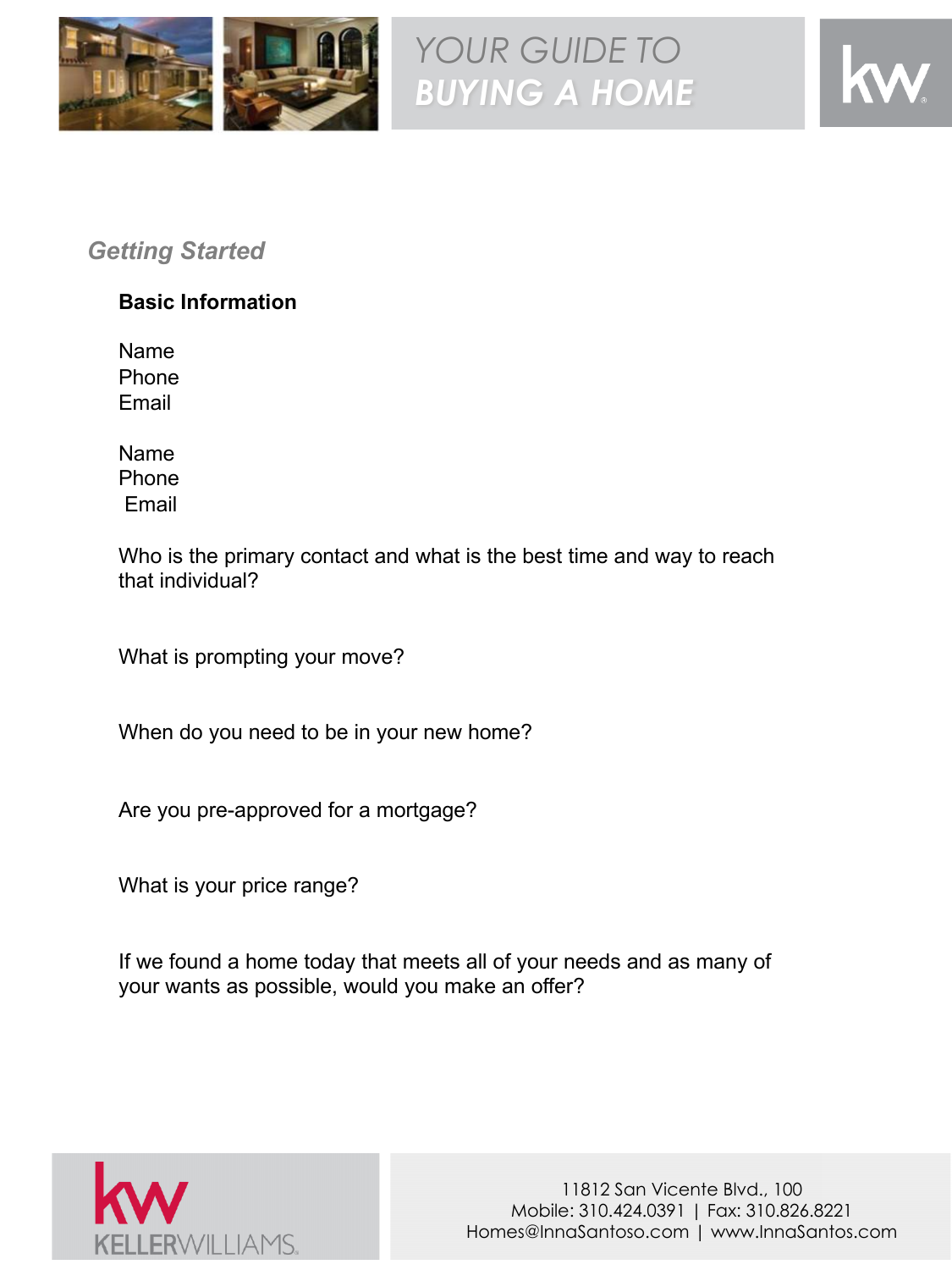

## *Your Lifestyle Interview*

#### *Lifestyle*

Who will be living in the home you purchase?

Will anyone else be spending more than an occasional overnight stay (e.g., parents)?

Describe your lifestyle. What do you enjoy doing at home? Do you do a lot of entertaining? How do you spend your time in the evenings and on the weekends?

Does your home need to accommodate any special needs?

Do you have any pets?

Do you have anything special that needs to be accommodated such as athletic equipment, fine art, large furniture, or a large collection?

When people come to your home, what do you want your home to say about you?

Is there anything I should know about your lifestyle that I have not asked?

#### *Location*

Tell me about your ideal location.

What is your maximum commute time and distance?

What is your work address?

Are schools important?

Is there a particular view you are seeking (e.g., skyline, lake, mountains)?

What else is important about your location?

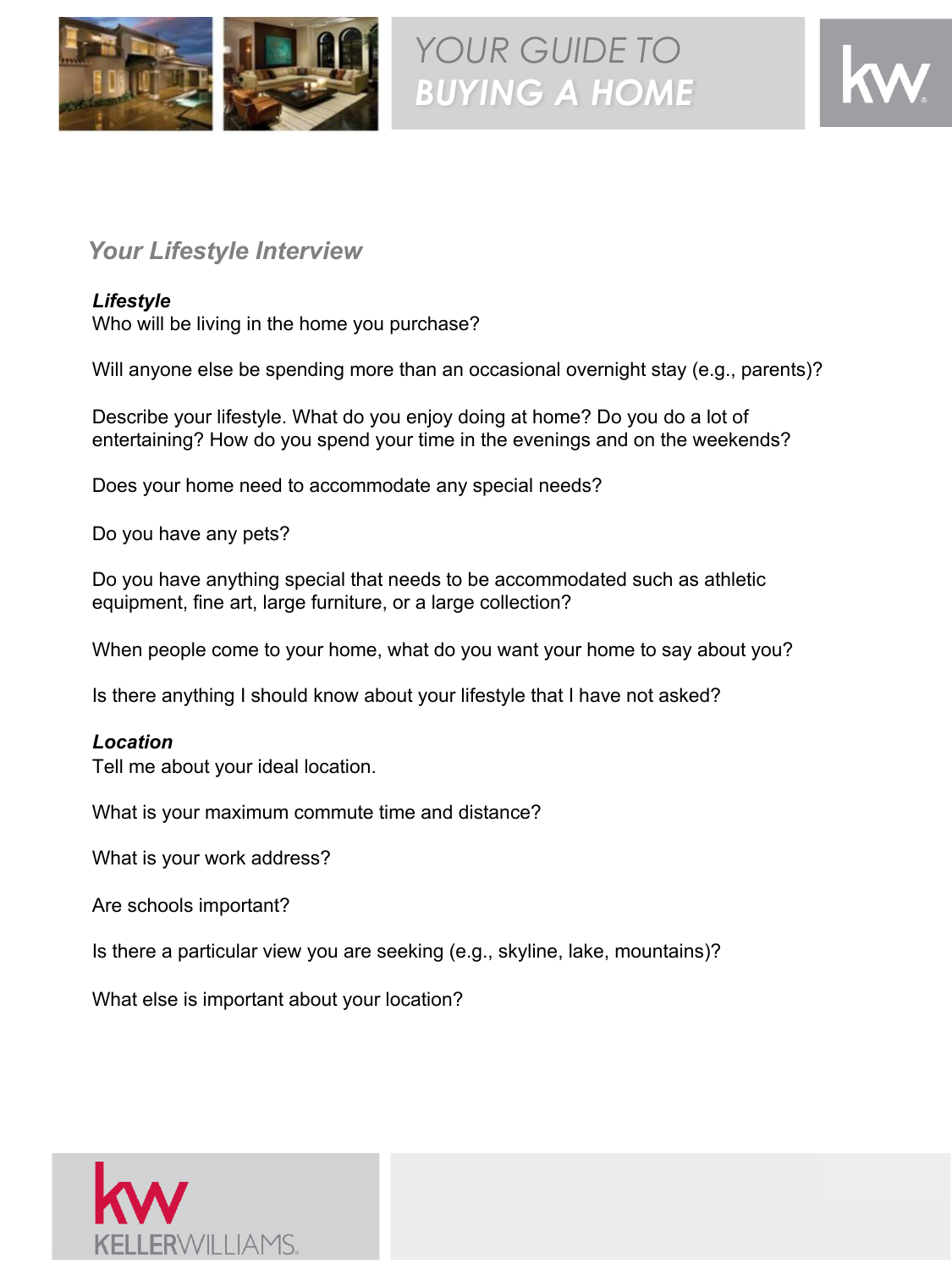



## *Your Home Wish List*

#### *General*

Do you have a preference for when the house was built?

Do you want a house in move-in condition or are you willing to do some work on it?

When people come to your home, what do you want your home to say about you?

Do you want to have a swimming pool or hot tub?

Are you looking for any structures such as a greenhouse or shed?

#### *Structure/Exterior*

What type of home are you looking for (e.g., single-family, condo, town house, etc.)?

Approximately what size house are you looking for (square footage)?

How many stories?

What size lot would you like?

What architectural styles do you prefer?

What type of exterior siding will you consider?

Do you want a porch or deck?

What are you looking for in terms of a garage (e.g., attached, carport, etc.)?

What other exterior features are important to you?

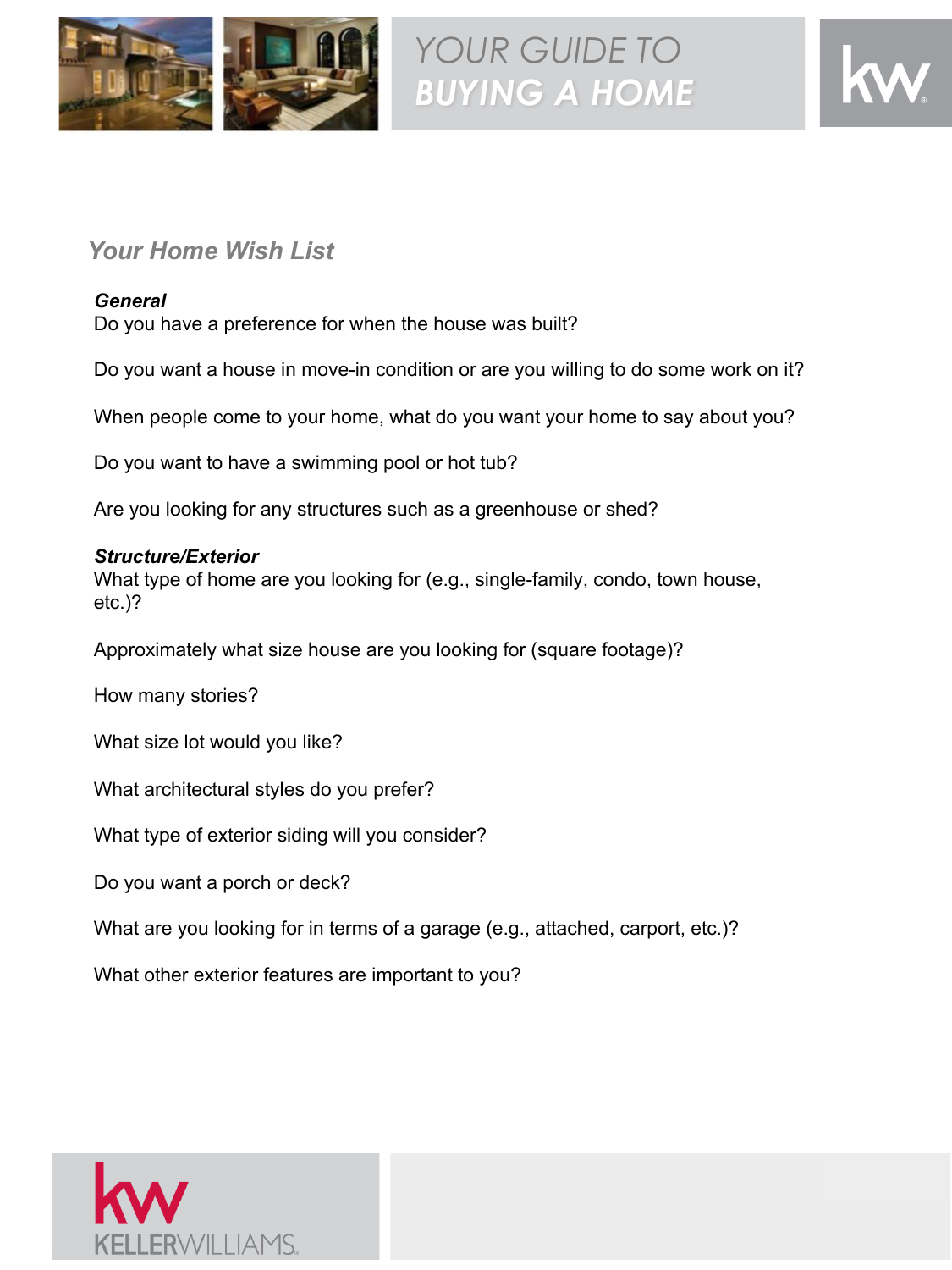



## *Your Home Wish List*

#### *House – Interior*

What kind of style do you want the interior of your home to have (e.g., formal, casual, cozy, traditional, contemporary)?

What kind of floor plan do you prefer (e.g., open vs. walls between all living spaces)?

In general, what are your likes and dislikes for the interior of your home?

#### *Bedrooms*

How many bedrooms do you need?

How will each of those rooms be used?

What are your preferences for the master bedroom?

#### *Bathrooms*

How many bathrooms do you need?

What are your needs for each of the bathrooms?

#### *Kitchen*

What features must your kitchen have (e.g., breakfast area, types of appliances, etc.)?

What finishes do you want (e.g., countertops, flooring, appliances, etc.)?

What are your likes and dislikes for the kitchen?

#### *Dining Room*

Would you like the dining room to be part of the kitchen configuration? What about the living room?

What size dining room table do you have?

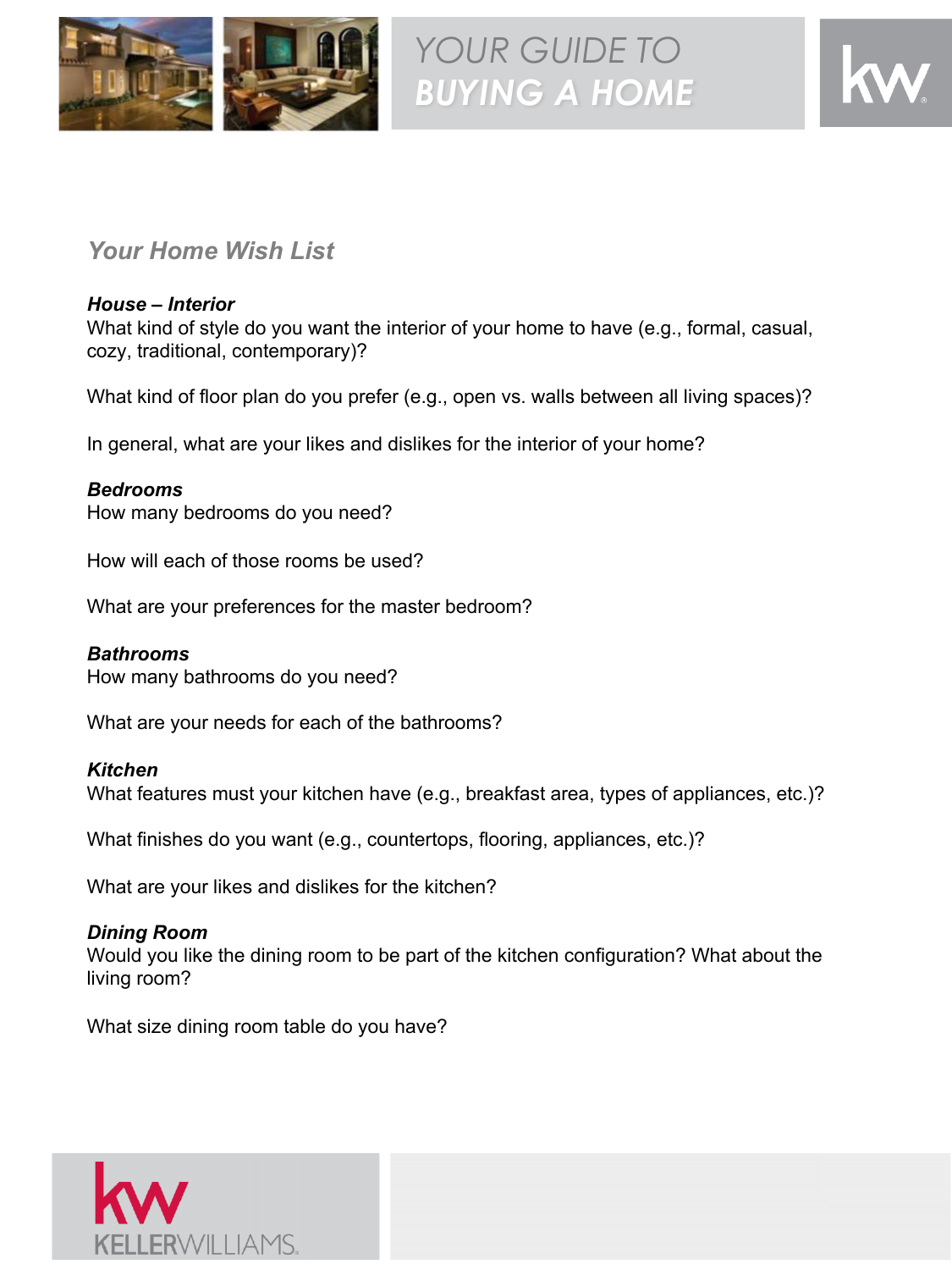



*Your Home Wish List*

*Living Room/Family Room* Describe your likes and dislikes.

Do you want a fireplace?

What size room(s) do you have in mind?

What other rooms do you need or want?

What else should I know about the inside of the house you are looking for?

*Summary* What are the top five things your home *needs* to have?

Beyond those five things, what is something else you really *want* to have?

If you could have something else, what would that be?

If you could have one last thing to make this your dream home, what would that be?

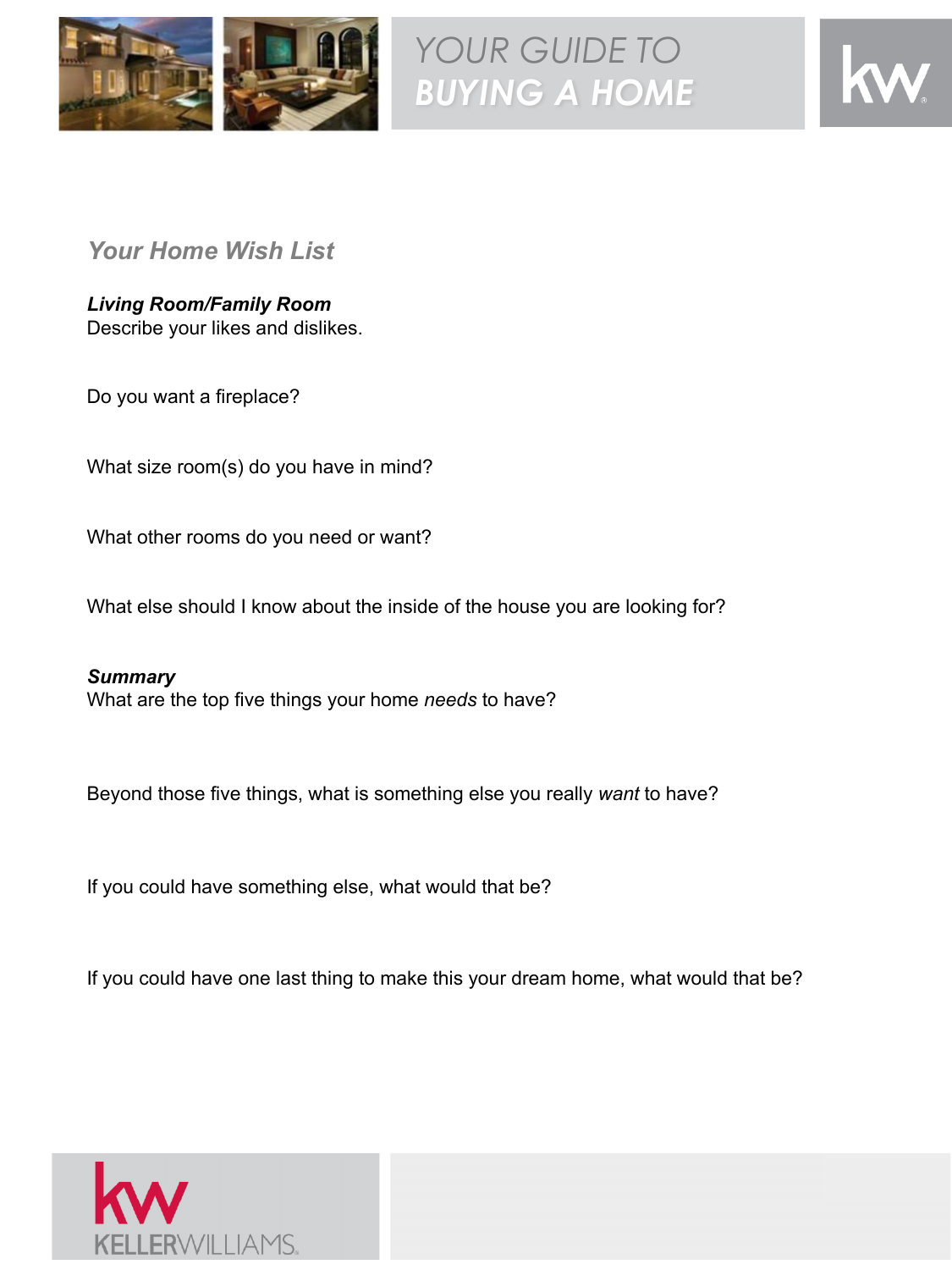



*The Neighborhood of Your Dreams*

Please consider the following and record any notes or preferences:

*Areas you would enjoy*

*Specific streets you like*

*School district(s) you prefer*

*Your work location(s)*

*Your favorite shops/conveniences*

*Recreational facilities you enjoy*

*Any additional items to consider when selecting your target neighborhoods:*